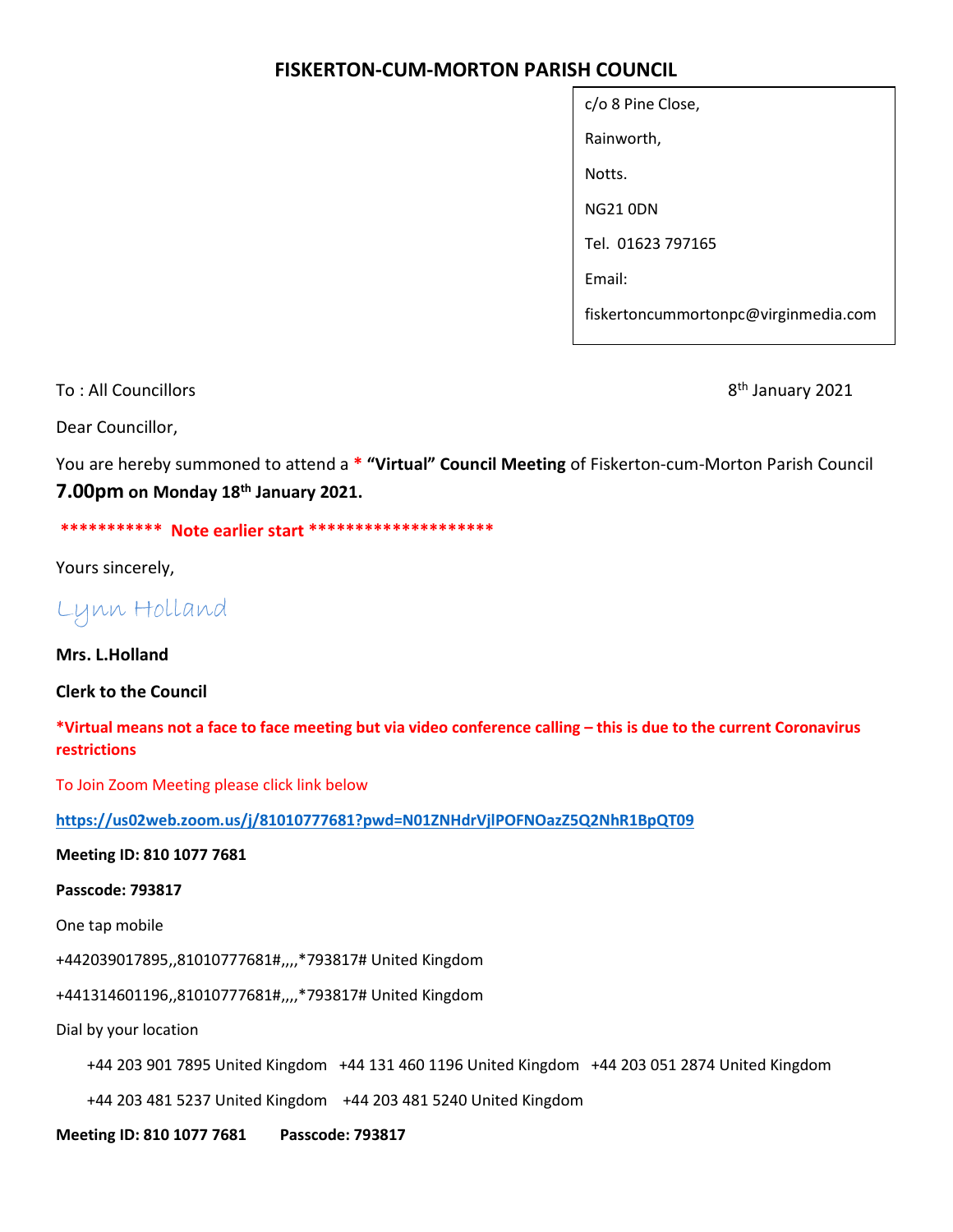# FISKERTON-CUM-MORTON PARISH COUNCIL

AGENDA for virtual meeting 18<sup>th</sup> January 2021 at **7.00pm** - meeting via video conferencing

#### Note meeting to be recorded

- 1. Apologies acceptance and approval.
- 2. Declarations of interest.
- 3. Minutes of the meeting held 14<sup>th</sup> December 2020.
- 4. Clerk's update:
	- Update on LIS application for street lighting near the station (if any)
	- Update re camper vans at Riverside car park, fishing from the road & absence of posts to prevent access to grassed area by motor vehicles – response from NCC/VIA (if any)
	- Free trees from N & S D C unfortunately none left.
- 5. To review on going response to coronavirus
	- To note current guidelines & any local implications.
	- Guidance for managing playgrounds & outdoor gyms
- 6. To Reports from Parish, District & County Councillors. By prior email
- 7. Questions from members of the Public.
- 8. Planning Applications
	- 01. To consider new planning applications. (if any)
	- 02. To note Newark & Sherwood Decisions. (if any)
	- 03. To note appeals and consider responses.
- 9. To approve:
	- Payments (Refer to appendix 'A' for payments)
	- budget monitoring & bank reconciliation
	- Use of CIL monies.
- 10. Feedback from Councillors on Christmas lights on village green.
- 11. To discuss "Village Communication Ideas" including Welcome Pack, Village Walk Cards planning.
- 12. Update from Councillor A.Price on development of a Community Support Hub.
- 13. Update on electronic speed sign on Station Road including speed signs & traffic on Main Street, Fiskerton .
- 14. To discuss consultation on need for additional dog bins in the Parish.
- 15. To consider Annual Play Area Inspection report.
- 16. General maintenance of the Parish
	- report from Councillor JL including update on kissing gates.
	- Footpaths update Councillor BM
- 14. Correspondence for noting & agenda items for next meeting: (if any)
	- Update from Insp. Sutton
	- VIA EM roadworks (f any)
	- To note results of consultation on Model Code of Conduct await further developments
	- Consultation on A46 Southern Relief Road around Newark.
	- Trent Lane sluice gates email re flooding
	- N & S D C Covid Winter Grant Scheme Briefing
	- N & S D C LGA Model code of conduct 2020 (awaiting further information)

### 15. Date of next meeting 15<sup>th</sup> February 2021